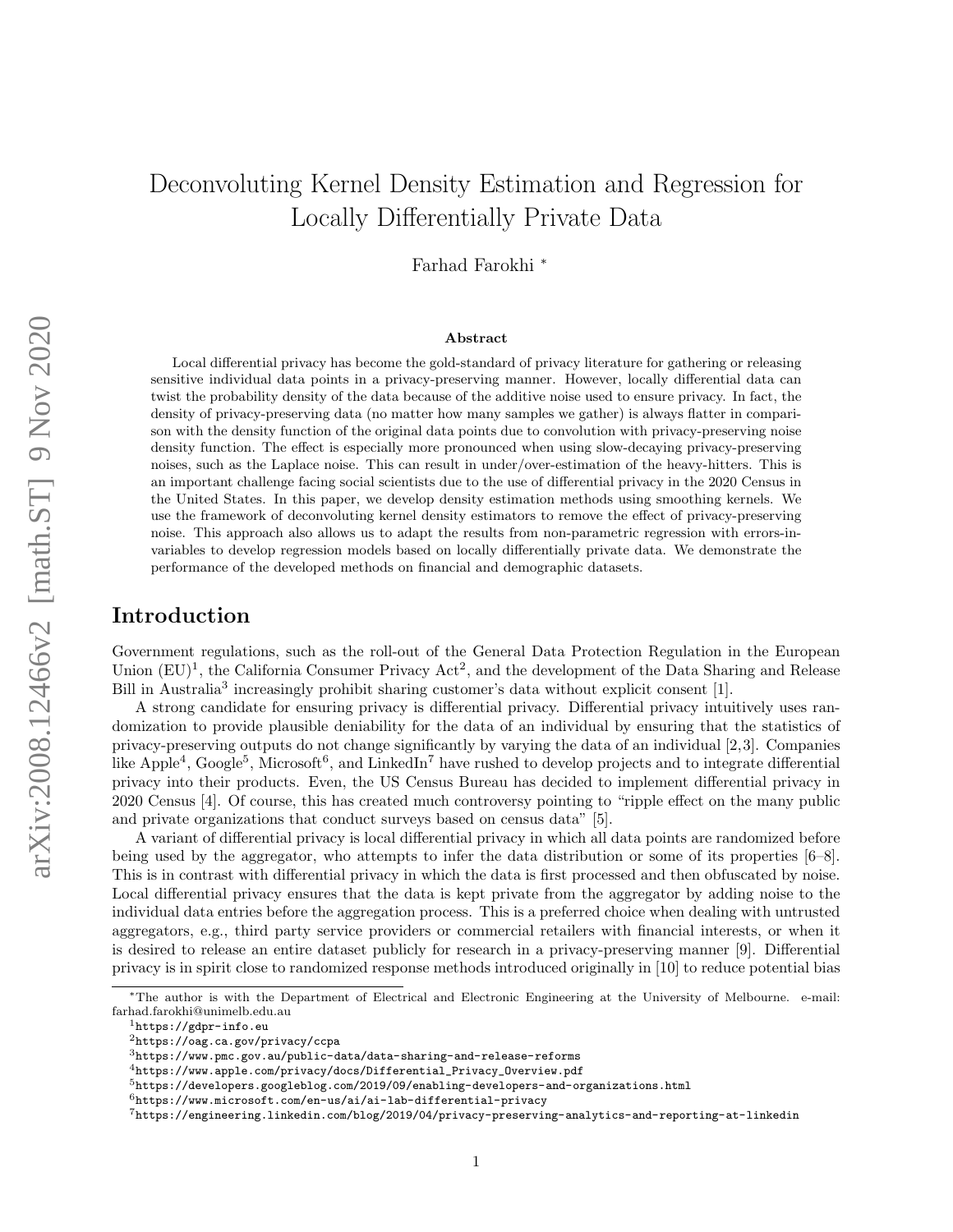due to non-response and social desirability when asking questions about sensitive topics. The randomized response can be used to conceal individual responses (i.e., protect individual privacy) so that the respondents are more inclined to answer truthfully  $[11-14]$ . In fact, for questions with binary answer, the randomized response method with forced response (i.e., a respondent determines whether to answer a sensitive question truthfully or with forced yes/no based on flipping a biased coin) is differentially private and the probability of the head for the coin determines the privacy budget in differential privacy [15]. However, differential is a more general and flexible methodology that can be used for categorical and non-categorical (i.e., continuous domain) questions [4, 16, 17]. This paper specifically consider the problem of analyzing privacy-preserving data on continuous domain, which is out of the scope of randomized response methodology.

Locally differential data can significantly distort our estimates of the probability density of the data because of the additive noise used to ensure privacy. The density of privacy-preserving data can become flatter in comparison with the density function of the original data points due to convolution of its density with privacy-preserving noise density. The situation can be even more troubling when using slow-decaying privacy-preserving noises, such as the Laplace noise. This concern is true irrespective of how many samples are gathered. This can result in under/over-estimation of the heavy-hitters, a common and worrying criticism of using differential privacy in the US Census [18].

Estimating probability distributions/densities under differential privacy is of extreme importance as it is often the first step in gaining more important insights into the data, such as regression analysis. However, most of the existing work on probability distributions estimation based on locally differential private data focuses on categorical data [19–23]. For categorical data (in contrast with numerical data), the privacypreserving noise is no longer additive, e.g., the so-called exponential mechanism [24] or other boutique differential privacy mechanisms [25] are often employed that are not on the offer in the 2020 US Census. The density estimation results for categorical data are also related to de-noising results in randomized response methods [12]. The work on continuous domains is often done by binning or quantizing the domain. However, finding the optimal number of bins or quantization resolution depending on privacy parameters, data distribution, and number of data points is a challenging task.

In this paper, we take a different approach to density estimation by using kernels and thus eliminating the need to quantize the domain. Kernel density estimation is a non-parametric way to estimate the probability density function of a random variable using its samples proposed independently by Parzen [26] and Rosenblatt [27]. This methodology was extended to multi-variate variables in [28, 29]. These estimators work based on batches of data; however, they can also be made recursive [30–32]. When the data samples are noisy because of measurement noise or, as in the case of this paper, privacy-preserving noise, we need to eliminate the effect of the additive noise kernel density estimation by deconvolution [33]. Therefore, we use the framework of deconvoluting kernel density estimators [33–36] to remove the effect of privacy-preserving noise, which is often in the form of Laplace noise [37]. This approach also allows us to adapt the results from non-parameteric regression with errors-in-variables [38–40] to develop regression models based on locally differentially private data. This is the first time that deconvoluting kernel density estimators have been used for analyze differentially-private data. This is an important challenge facing social science researchers and demographers following the changes administered in the 2020 Census in the United States [4].

### Methods

Consider independently distributed data points  $\{\mathbf{x}[i]\}_{i=1}^n \subset \mathbb{R}^q$ , for some fixed dimension  $q \geq 1$ , from common probability density function  $\phi_{\mathbf{x}}$ . Each data point  $\mathbf{x}[i] \in \mathbb{R}^q$  belongs to an individual. Under no privacy restrictions, the data points can be provided to the central aggregator to construct an estimate of the density  $\phi_{\mathbf{x}}$  denoted by  $\phi_{\mathbf{x}}$ . We may use kernel K, which is a bounded even probability density function, to generate the density estimate  $\phi_{\mathbf{x}}$ . A widely recognized example of a kernel is the Gaussian kernel [41] in

$$
K(\mathbf{x}) = \frac{1}{\sqrt{(2\pi)^q}} \exp\left(-\frac{1}{2}\mathbf{x}^\top \mathbf{x}\right).
$$
 (1)

In the big data regime  $n \gg 1$ , the choice of the kernel is not crucial to the accuracy of kernel density estimators so long as it meets the conditions in [34]. In this paper, we keep the kernel general. By using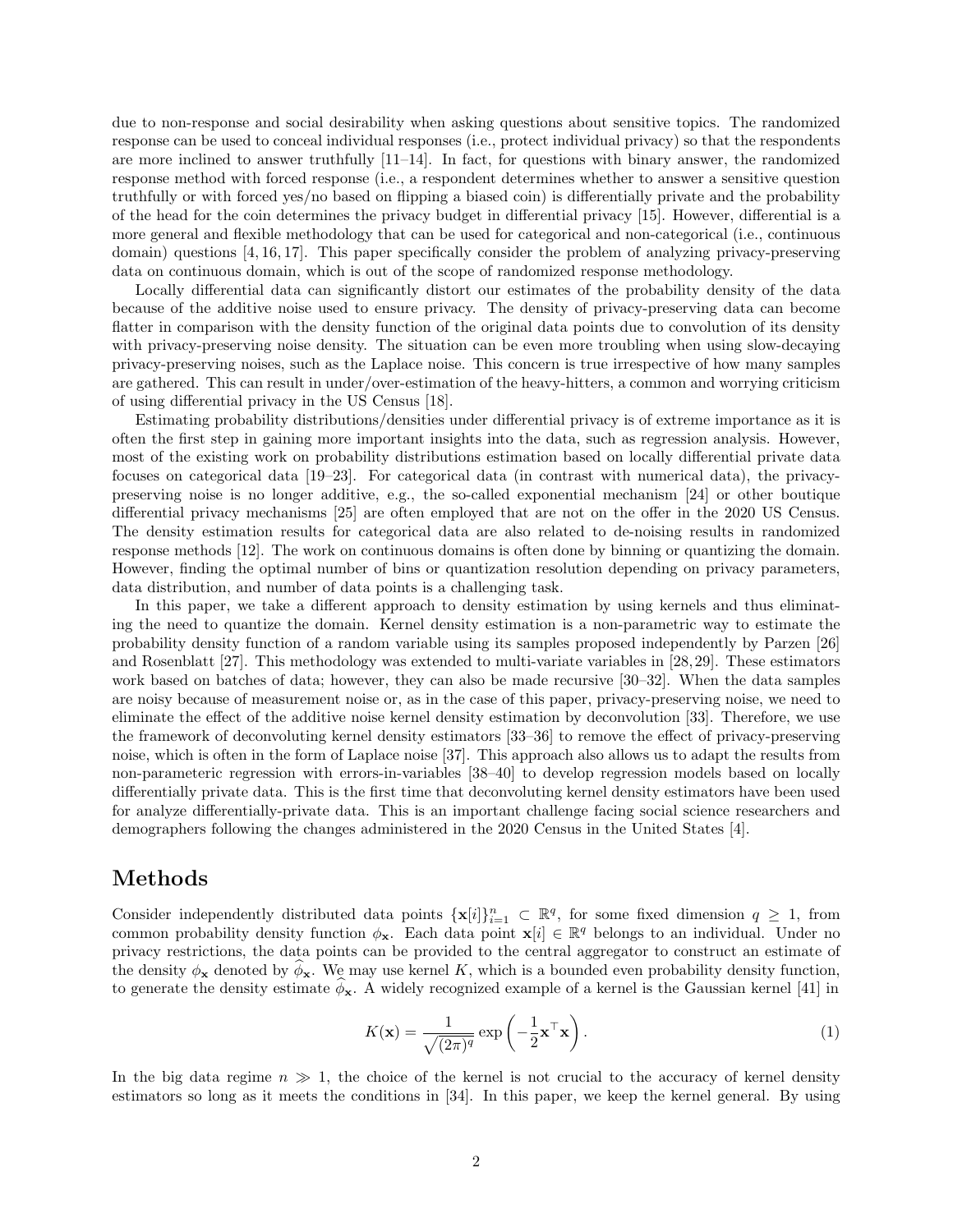kernel  $K$ , we can construct the estimate

$$
\widehat{\phi}_{\mathbf{x}}^{\mathrm{np}}(\mathbf{x}) = \frac{1}{nh^q} \sum_{i=1}^n K((\mathbf{x} - \mathbf{x}[i])/h),
$$
\n(2)

where  $h > 0$  is the bandwidth. The bandwidth is often selected such that  $h \to 0$  as  $n \to \infty$ . The optimal rate of decay for the bandwidth has been established for families of distributions [33, 34].

Remark 1. The problem formulation in this paper considers real-valued data as opposed as categorical data. This distinguishes the paper from the computer science literature on this topic, which primarily focuses on categorical data [19–23]. Real-valued data can arise in two situations. First, the posed question can be noncategorical, e.g., credit rating for loans or the interest rates of loans. We will consider this in one of our experimental results. However, aggregated categorical data can also be real-valued. For instance, the 2020 US Census reports the aggregate number of individuals from a race or ethnicity group within different counties. These numbers will be made differentially private as part of the US Census Bureau's privacy initiative [4]. Therefore, the methods developed in this paper are still relevant to categorical data, albeit in aggregated forms.

As discussed in the introduction, due to privacy restrictions, the exact data points  $\{\mathbf{x}[i]\}_{i=1}^n$  might not be available to generate the density estimate in (2). The aggregator may only have access to noisy versions of these data points:

$$
\mathbf{z}[i] = \mathbf{x}[i] + \mathbf{n}[i],\tag{3}
$$

where  $\mathbf{n}[i]$  is a privacy-preserving additive noise. To ensure differential privacy, Laplace additive noises is often used [37]. For any probability density  $\phi$ , we use the notation supp( $\phi$ ) to denote its support set, i.e.,  $supp(\phi) := {\{\xi : \phi(\xi) > 0\}}.$ 

**Assumption 1** (Bounded Support).  $\text{supp}(\phi_{\mathbf{x}}) \subseteq \prod_{i=1}^{q} [x_i, \overline{x}_i]$  for finite constants  $\underline{x}_i \leq \overline{x}_i$ .

Assumption 1 is without loss of generality as we are always dealing with bounded domains in social sciences with a priori known bounds on the data (e.g., the population of a region).

**Definition 1** (Local Differential Privacy). The reporting mechanism in (3) is  $\epsilon$ -(locally) differentially private for  $\epsilon \geq 0$  if

$$
\mathbb{P}\{\mathbf{x}[i]+\mathbf{n}[i] \in \mathcal{Z}|\mathbf{x}[i]=\mathbf{x}\}\leq \exp(\epsilon)\mathbb{P}\{\mathbf{x}[i]+\mathbf{n}[i] \in \mathcal{Z}|\mathbf{x}[i]=\mathbf{x}'\},\quad \forall \mathbf{x},\mathbf{x}' \in \text{supp}(\phi_{\mathbf{x}}),
$$

for any Borel-measurable set  $\mathcal{Z} \subseteq \mathbb{R}^q$ .

Definition 1 ensures that the statistics of privacy-preserving output  $\mathbf{x}[i] + \mathbf{n}[i]$ , determined by its distribution, do not change "significantly" (the magnitude of change is bounded by the privacy parameter  $\epsilon$ ) if the data of individual  $\mathbf{x}[i]$  changes. If  $\epsilon \to 0$ , the output becomes more noisy and a higher privacy guarantee is achieved. Laplace additive noise is generally used to ensure differential privacy. This is formalized in the following theorem, which is borrowed from [37].

**Theorem 1.** Let  ${\{\mathbf{n}[i]\}}_{i=1}^n$  be distributed according to the common multivariate Laplace density:

$$
\phi_{\mathbf{n}}(\mathbf{n}) = \frac{1}{2^q \prod_{j=1}^q b_j} \exp \left(-\sum_{j=1}^q \frac{|n_j|}{b_j}\right),\,
$$

where  $n_j$  is the j-th component of  $\mathbf{n} \in \mathbb{R}^q$ . The reporting mechanism in (3) is  $\epsilon$ -locally differentially private if  $b_j = q(\overline{x}_j - \underline{x}_j)/\epsilon$  for  $j \in \{1, \ldots, q\}$ .

In what follows, we assume that the reporting policy in Theorem 1 is used to generate locally differentially private data points. Since  $\{\mathbf{n}[i]\}_{i=1}^n$  are distributed according to the common density  $\phi_{\mathbf{n}}(\mathbf{n}), \{\mathbf{z}[i]\}_{i=1}^q$  would also follow a common probability density, which is denoted by  $\phi_{\mathbf{z}}$ . Note that

$$
\Phi_{\mathbf{z}}(\mathbf{t}) = \Phi_{\mathbf{x}}(\mathbf{t})\Phi_{\mathbf{n}}(\mathbf{t}),\tag{4}
$$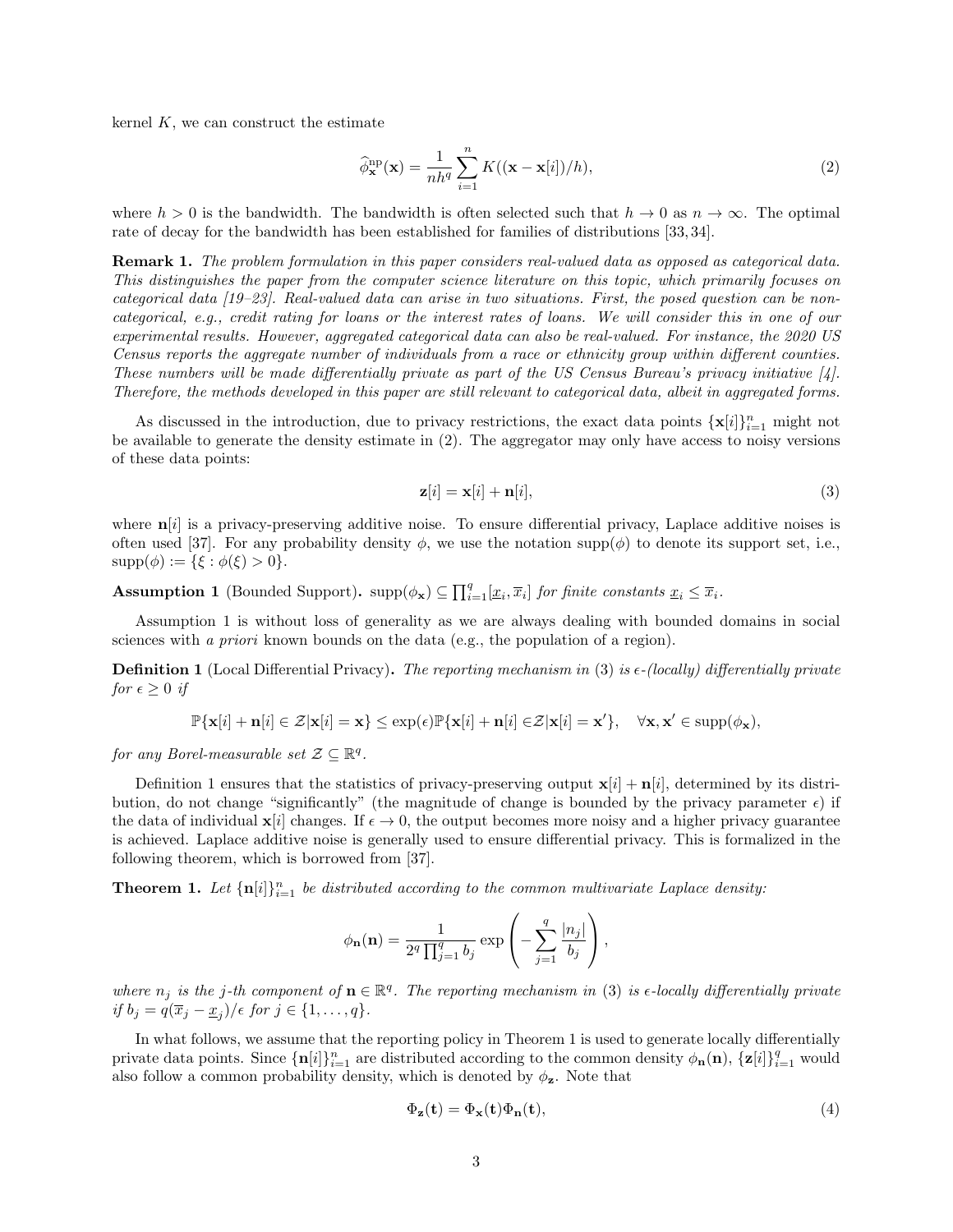where  $\Phi_z$ ,  $\Phi_x$ , and  $\Phi_n$  are the characteristic functions of  $\phi_z$ ,  $\phi_x$ , and  $\phi_n$ . Using (4), we can use any approximation of  $\Phi_{\mathbf{z}}$  to construct an approximation of  $\Phi_{\mathbf{x}}$  and thus estimate  $\phi_{\mathbf{x}}$ . If we use kernel K for estimating density of  $z[i], \forall i$ , we get

$$
\widehat{\phi}_{\mathbf{z}}(\mathbf{z}) = \frac{1}{nh^q} \sum_{i=1}^n K((\mathbf{z} - \mathbf{z}[i])/h).
$$

Here,  $\hat{\phi}_z$  is used to denote the approximation of  $\phi_z$ . The characteristic function of  $\hat{\phi}_z$  is given by

$$
\widehat{\Phi}_{\mathbf{z}}(\mathbf{t}) = \Phi_K(h\mathbf{t})\widehat{\Phi}(\mathbf{t}),
$$

where  $\Phi_K(\mathbf{t})$  is the characteristic function of K and  $\widehat{\Phi}(\mathbf{t})$  is the empirical characteristic function of measurements  $\{\mathbf{z}[i]\}_{i=1}^n$ , defined as

$$
\widehat{\Phi}(\mathbf{t}) = \frac{1}{n} \sum_{i=1}^{n} \exp \left(i \mathbf{t}^\top \mathbf{z}[i]\right).
$$

Therefore, the characteristic function of  $\widehat{\phi}_{\mathbf{x}}$  is given by

$$
\widehat{\Phi}_{\mathbf{x}}(\mathbf{t}) = \frac{\Phi_K(H\mathbf{t})\widehat{\Phi}(\mathbf{t})}{\Phi_{\mathbf{n}}(\mathbf{t})}
$$

Further, note that

$$
\Phi_{\mathbf{n}}(\mathbf{t}) = \mathbb{E} \left\{ \exp\left(i\mathbf{t}^{\top}\mathbf{n}\right) \right\}
$$
  
\n
$$
= \mathbb{E} \left\{ \exp\left(i t_1 n_1 \right) \exp\left(i t_2 n_2 \right) \cdots \exp\left(i t_q n_q \right) \right\}
$$
  
\n
$$
= \mathbb{E} \left\{ \exp\left(i t_1 n_1 \right) \right\} \mathbb{E} \left\{ \exp\left(i t_2 n_2 \right) \right\} \cdots \mathbb{E} \left\{ \exp\left(i t_q n_q \right) \right\}
$$
  
\n
$$
= \prod_{j=1}^q \frac{1}{1 + b_j^2 t_j^2},
$$

where  $t_j$  is the j-th component of  $\mathbf{t} \in \mathbb{R}^q$ . We get

$$
\widehat{\phi}_{\mathbf{x}}(\mathbf{x}) = \frac{1}{nh^q} \sum_{i=1}^n \widehat{K}_h((\mathbf{x} - \mathbf{z}[i])/h),
$$
\n(5)

where

$$
\widehat{K}_h(\mathbf{x}) = \frac{1}{(2\pi)^q} \int_{\mathbb{R}^q} \exp(-i\mathbf{t}^\top \mathbf{x}) \frac{\Phi_K(\mathbf{t})}{\Phi_n(\mathbf{t}/h)} \mathrm{d}\mathbf{t}
$$
\n
$$
= \frac{1}{(2\pi)^q} \int_{\mathbb{R}^q} \exp(-i\mathbf{t}^\top \mathbf{x}) \prod_{j=1}^q \left(1 + \frac{b^2}{h^2} t_j^2\right) \Phi_K(\mathbf{t}) \mathrm{d}\mathbf{t}
$$
\n
$$
= \prod_{j=1}^q \left(1 - \frac{b_j^2}{h^2} \frac{\partial^2}{\partial x_j^2}\right) K(\mathbf{x}),
$$

where  $x_j$  is the j-th component of  $\mathbf{x} \in \mathbb{R}^q$ .

Under appropriate conditions on the kernel  $K$  [34], we can see that

$$
\mathbb{E}\{\widehat{\phi}_{\mathbf{x}}(\mathbf{x})|\{\mathbf{x}_i\}_{i=1}^n\} = \widehat{\phi}_{\mathbf{x}}^{\text{np}}(\mathbf{x}).\tag{6}
$$

Therefore,  $\phi_{\mathbf{x}}(\mathbf{x})$  in (5) is effectively an unbiased estimate of  $\phi_{\mathbf{x}}^{np}(\mathbf{x})$  in (2). In average, we are canceling the effect of the differential privacy noise. Selecting bandwidth (or smoothing parameter)  $h$  is an important aspect of kernel estimation. In [26], it was shown that  $\lim_{n\to\infty} h = 0$  guarantees asymptotic ubiasedness (i.e.,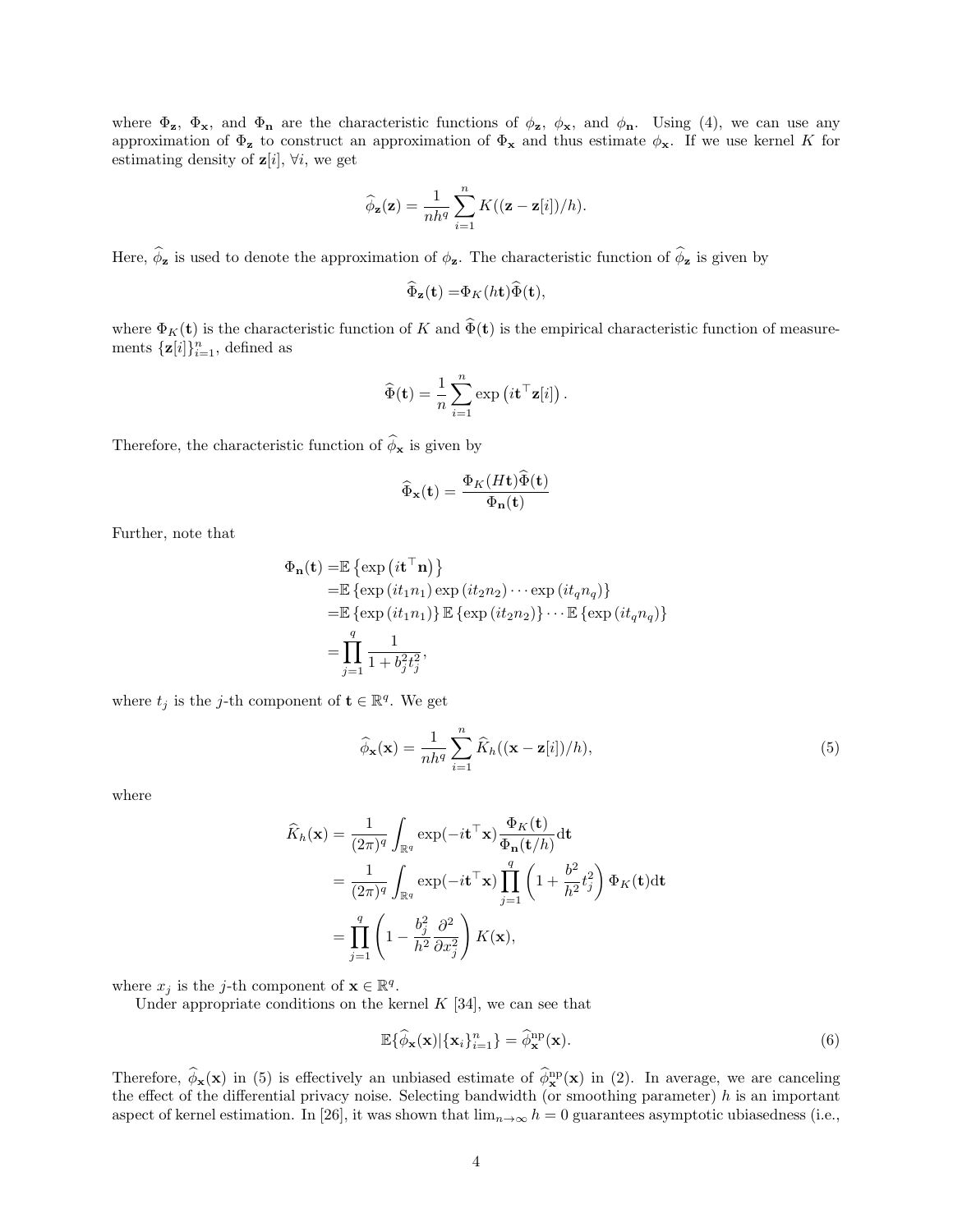

Figure 1: The kernel regression model (dashed black) and true regression curve (solid black) for mixture Gaussian data made differentially private with  $\epsilon = 10$ .



Figure 2: The kernel regression model (dashed black) and true regression curve (solid black) for chi-squared data made differentially private with  $\epsilon = 10$ .

point-wise convergence of the kernel density estimate to the true density function) while  $\lim_{n\to\infty}nh = +\infty$  is required to ensure asymptotic consistency. Many studies have focused on finding optimal bandwidth [29,42– 44]. Numerical methods based on cross validation for setting the bandwidth are proposed in [45, 46]. Often, it is recommended to compare the results from different bandwidth selection algorithms to avoid misleading conclusions caused by over-smoothing or under-smoothing of the density estimate [47]. These results have been also extended to noisy measurements with deconvoluting kernel density estimation [34, 48]. If h scales according to  $n^{-1/5}$ ,  $\hat{\phi}_{\mathbf{x}}(\mathbf{x})$  is a consistent estimator of  $\phi_{\mathbf{x}}$  as  $n \to \infty$ , i.e.,  $\hat{\phi}_{\mathbf{x}}(\mathbf{x})$  converges  $\phi_{\mathbf{x}}$  point-wise for all  $\mathbf{x} \in \text{supp}(\phi_{\mathbf{x}})$  [34]. Note that by selecting  $h = \mathcal{O}(n^{-1/5})$ , we get

$$
\int \mathbb{E}\{\widehat{\phi}_{\mathbf{x}}(\mathbf{x}) - \phi_{\mathbf{x}}(\mathbf{x})\}^2 = \mathcal{O}(n^{-4/5}),
$$

where O denotes the Bachmann–Landau notation. Therefore,  $\int \mathbb{E} {\{\hat{\phi}_x(\mathbf{x}) - \phi_x(\mathbf{x})\}}^2 \to 0$  as  $n \to \infty$ . This means that the effect of the differential-privacy noise is effectively negligible on large datasets.

For regression analysis, we consider independently distributed data points  $\{(\mathbf{x}[i], \mathbf{y}[i])\}_{i=1}^n$  from common probability density function. We would like to understand the relationship between inputs  $\mathbf{x}[i]$  and outputs  $\mathbf{y}[i]$  for all i. Similarly, we assume that we can only access noisy privacy-preserving inputs  $\{\mathbf{z}[i]\}_{i=1}^n$  instead of accurate inputs  $\{\mathbf{x}[i]\}_{i=1}^n$ . Following the argument above, we can also construct the Nadaraya-Watson kernel regression (see, e.g., [49]) as

$$
\widehat{m}(\mathbf{x}) := \frac{\sum_{i=1}^{n} \widehat{K}_h((\mathbf{x} - \mathbf{z}[i])/h)\mathbf{y}[i]}{\sum_{i=1}^{n} \widehat{K}_h((\mathbf{x} - \mathbf{z}[i])/h)}.
$$
\n(7)

Under appropriate conditions on the kernel K and the bandwidth h [40],  $\hat{m}(\mathbf{x})$  converges to  $\mathbb{E}\{\mathbf{y}|\mathbf{x}\}\$  almost surely. In practice the bandwidth can be computed by minimizing the cross-validation cost, i.e., the error of estimating each y[j] using the Nadaraya-Watson kernel regression constructed from  $\{(\mathbf{z}[i], \mathbf{y}[i])\}_{i \in \{1,\ldots,n\}\setminus\{j\}}$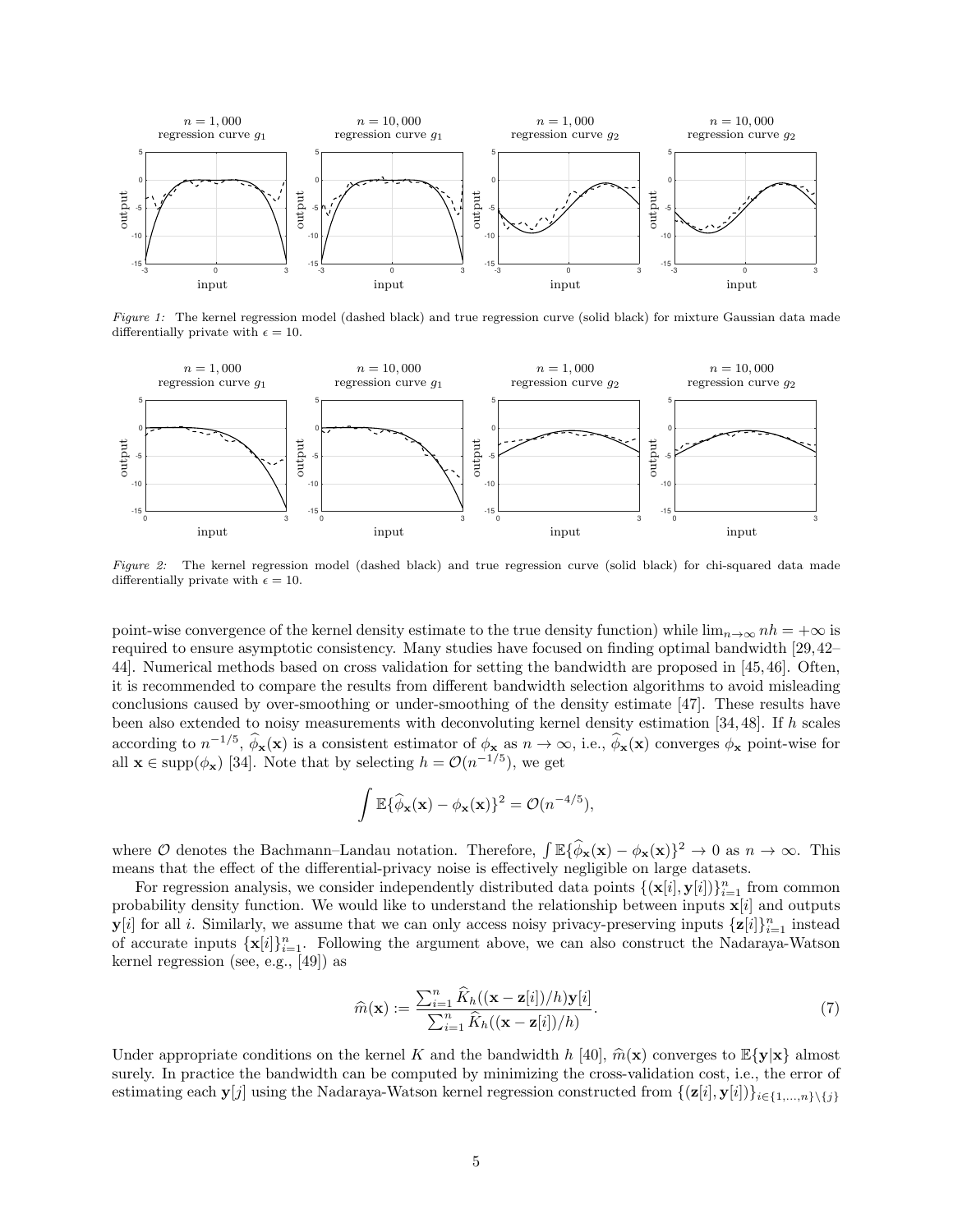

Figure 3: Estimates of probability density function of the credit score using original noiseless data with original kernel  $\hat{\phi}_x^{np}(x)$  $\frac{1}{nh}\sum_{i=1}^{n} K((x-x[i])/h)$  (solid gray),  $\epsilon$ -locally differential private data with original kernel  $\widetilde{\phi}_x(x) = \frac{1}{nh}\sum_{i=1}^{n} K((x-z[i])/h)$ (dashed black), and  $\epsilon$ -locally differential private data with adjusted kernel  $\hat{\phi}_x(x) = \frac{1}{nh} \sum_{i=1}^n K_h((x - z[i])/h)$  (solid black) for  $\epsilon = 5.0$  and bandwidth  $h = 0.1$ .

averaged over all choices of  $\ell$ . The optimal bandwidth is given by

$$
\underset{h}{\arg\min} \sum_{j=1}^{n} \ell(\mathbf{y}[j], \widehat{m}_{-j}(\mathbf{x}[j])),
$$
\n(8)

where  $\ell$  is a fitness function, e.g.,  $\ell(\mathbf{y}, \mathbf{y}') = ||\mathbf{y} - \mathbf{y}'||_2^2$ , and  $\hat{m}_{-j}(\mathbf{x})$  is the Nadaraya-Watson kernel regression constructed from  $\{(\mathbf{z}[i], \mathbf{y}[i])\}_{i \in \{1, ..., n\}\setminus\{j\}}$ :

$$
\widehat{m}_{-j}(\mathbf{x}) := \frac{\sum_{i \in \{1,\ldots,n\} \setminus \{j\}} \widehat{K}_h((\mathbf{x}-\mathbf{z}[i])/h)\mathbf{y}[i]}{\sum_{i \in \{1,\ldots,n\} \setminus \{j\}} \widehat{K}_h((\mathbf{x}-\mathbf{z}[i])/h)}.
$$

This approach has been widely used for setting the bandwidth in non-parametric regression [38].

# Results

In this section, we demonstrate the performance of the developed methods on multiple datasets. We first use a synthetic dataset for illustration purposes and then utilize real financial and demographic datasets. Throughout this section, we use the following original kernel:

$$
K(x) = \frac{1}{\pi} \frac{1}{1 + x^2}.
$$

Note that  $x = x$  is a scalar as we are only considering credit score as an input. This is the Cauchy distribution. We get the adjusted kernel in

$$
\widehat{K}_h(x) = \left(1 - \frac{b^2}{h^2} \frac{d^2}{dx}\right) K(x)
$$
  
=  $\frac{1}{\pi} \left[ \frac{1}{1 + x^2} - \frac{b^2}{h^2} \frac{8x^2}{(x^2 + 1)^3} + \frac{b^2}{h^2} \frac{2}{(x^2 + 1)^2} \right].$ 

We use the cross-validation procedure in  $(8)$  to find the bandwidth in the following simulation and experiments.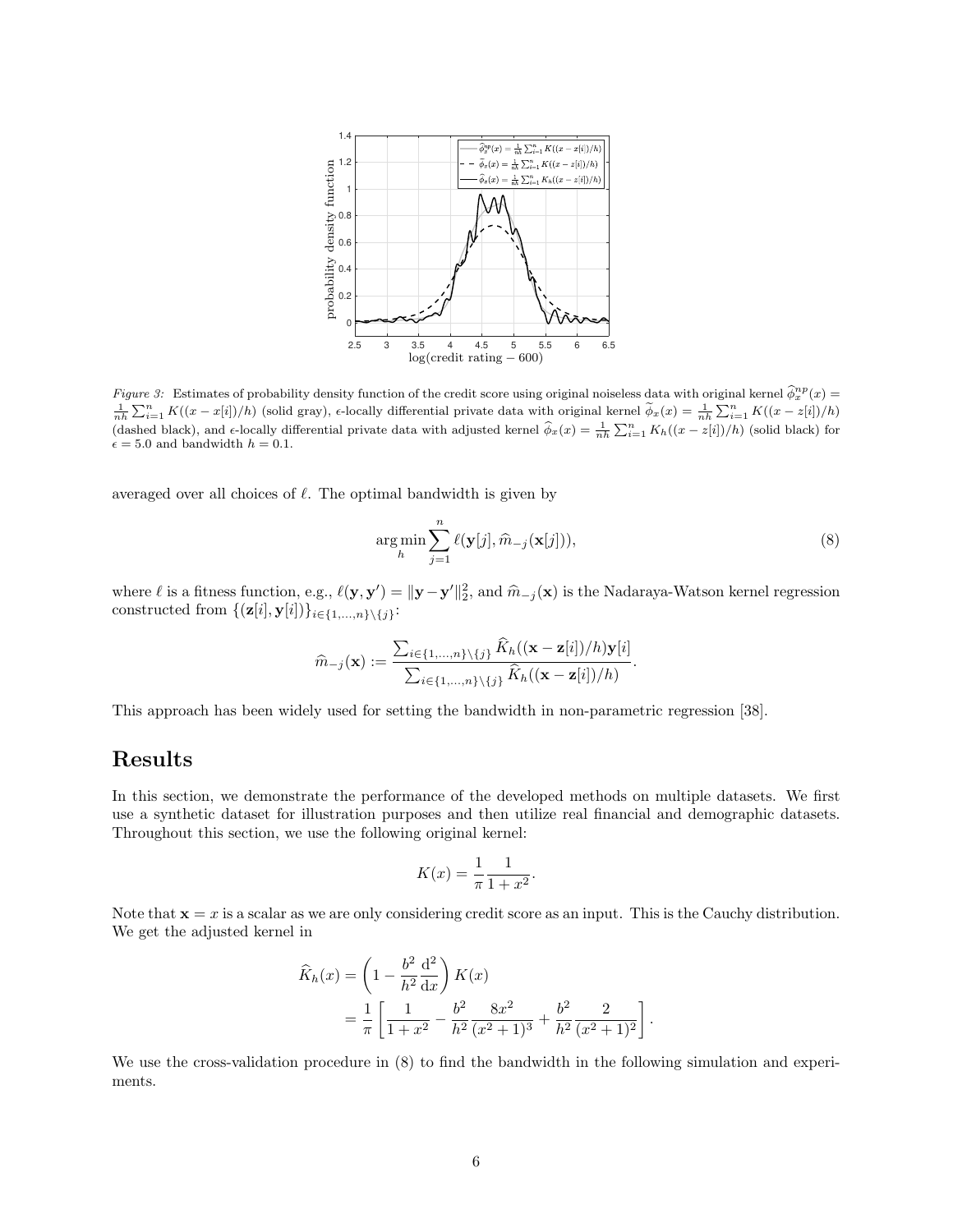

Figure 4: The kernel regression model (solid black) and the linear regression model (dashed black) based on the original data with bandwidth  $h = 0.02$  superimposed on the original noiseless data (gray dots). The mean squared error for the kernel regression model is 4.42 and the mean squared error for the linear regression model is 4.61.



Figure 5: The kernel regression model (solid black) and the linear regression model (dashed black) based on the  $\epsilon$ -locally differential private data with  $\epsilon = 5$  and bandwidth  $h = 0.20$  superimposed on the original noiseless data (gray dots). The mean squared error for the kernel regression model is 5.70 and the mean squared error for the linear regression model is 7.11.

#### Synthetic Dataset

We use a simulation study is to illustrate the performance of the Nadaraya-Watson kernel regression in (7) for privacy-preserving data. We consider multiple scenarios. We use two distributions for  $\{x[i]\}_{i=1}^n$ . The first one is a Gaussian mixture  $(1/3)\mathcal{N}(-1, 1) + (2/3)\mathcal{N}(3/2, 1/2)$  truncated over [-3, 3]. The second distribution is a chi-squared distribution with three degrees of freedom distribution  $\chi^2(3)$  truncated over [0, 3]. The truncation in both cases is for satisfaction of Assumption 1. We also consider two regression curves:  $g_1: x \mapsto x^2(1-x^2)/5$ and  $g_2: x \mapsto 4.5 \sin(x) - 5$ . Finally, we assume a Gaussian measurement noise  $\mathcal{N}(0, 1)$ , i.e.,  $y[i] = g_j(x[i]) + v[i]$ for  $j = 1, 2$ , where  $v[i]$  is a zero mean Gaussian random variable with unit variance.

Figure 1 shows the kernel regression model (dashed black) and true regression curve (solid black) for mixture Gaussian data made differentially private with  $\epsilon = 10$ . Here, we consider two dataset size of  $n = 1,000$  and  $n = 10,000$  and two regression curves of  $g_1$  and  $g_2$ , introduced earlier. The Nadaraya-Watson kernel regression using differentially-private provides fairly accurate predictions. The accuracy of the prediction improves as the dataset gets larger. Figure 2 illustrates the kernel regression model (dashed black) and true regression curve (solid black) for chi-squared data made differentially private with  $\epsilon = 10$ . This shows that the fitness of the Nadaraya-Watson kernel regression is somewhat independent of the underlying distribution of the data.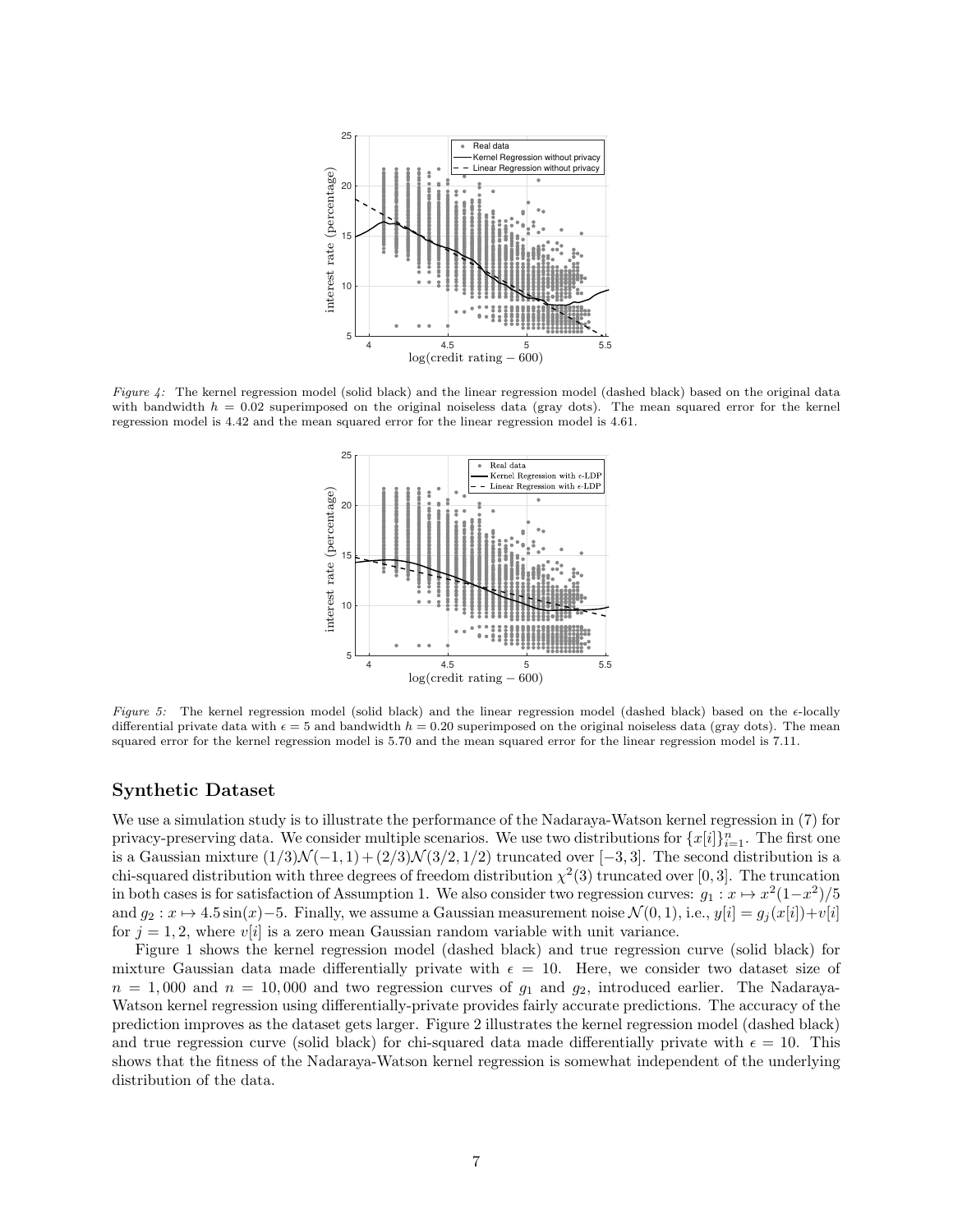

Figure 6: The mean squared error for the kernel regression model and the linear regression model based on the  $\epsilon$ -locally differential private ( $\epsilon$ -LDP in the legend) data versus privacy budget  $\epsilon$ . The horizontal lines show the mean squared error for the kernel regression model and the linear regression model based on original noiseless data.

#### Lending Club Dataset

The dataset contains information of 2,260,701 accepted and 27,648,741 rejected loans application on Lending Club, a peer-to-peer lending platform, over 2007 to 2018. The dataset is available for download on Kaggle [50]. For the accepted loans, dataset contains interest rates of the loans per annum and loan attributes, such as total loan size, and borrower information, such as number of credit lines, credit rating, state of residence, and age. Here, we only focus on data from 2010 (to avoid possible yearly fluctuations of the interest rate), which contains  $12,537$  accepted loans. We also focus on the relationship between the FICO<sup>8</sup> credit score (low range) and the interest rates of the loan. This is an interesting relationship pointing to the value of credit rating reports [51]. The FICO credit score is very sensitive (as it relates to the financial health of an individual) and possesses a significant commercial value (as it is sold by a for-profit corporation). Thus, we assume that is is made available publicly in a privacy-preserving manner using (3). Note that the original data in [50] provides this data in an anonymized manner without privacy-preserving noise.

Figure 3 illustrates estimates of probability density function of the credit score  $\phi_x(x)$  using original noiseless data with original kernel  $\widehat{\phi}_x^{np}(x)$  in (2) (solid gray),  $\epsilon$ -locally differential private data with original kernel  $\widetilde{\phi}_x(x) = \frac{1}{nh} \sum_{i=1}^n K((x - z[i])/h)$  (dashed black), and  $\epsilon$ -locally differential private data with adjusted kernel in (5) (solid black) for  $\epsilon = 5.0$  and bandwidth  $h = 0.1$ . Note that  $\widetilde{\phi}_x(x) = \frac{1}{nh} \sum_{i=1}^n K((x - z[i])/h)$ is a naive density estimate as it does not try to cancel the effect of the privacy-preserving noise. Clearly, using the original kernel for the noisy privacy-preserving data flattens the density estimate  $\phi_x(x)$ . This is because we are in fact observing a convolution of the original probability density with the probability density of the Laplace noise. Upon using the adjusted kernel  $K_h(x)$  the estimate of the probability density using the noisy privacy-preserving data matches the estimate of the probability density with the original data (with additional fluctuations due to the presence of noise). This provides a numerical validation of (6).

Now, let us focus on the regression analysis. Figure 4 shows the kernel regression model (solid black) and the linear regression model (dashed black) based on the original data with bandwidth  $h = 0.02$  superimposed on the original noiseless data (gray dots). The mean squared error for the kernel regression model is 4.42 and the mean squared error for the linear regression model is 4.61. The kernel regression model is thus slightly superior (roughly 4%) to the linear regression model; however, the gap is narrow. Figure 5 illustrates the kernel regression model (solid black) and the linear regression model (dashed black) based on the  $\epsilon$ -locally differential private data with  $\epsilon = 5$  and bandwidth  $h = 0.20$  superimposed on the original noiseless data (gray dots). The mean squared error for the kernel regression model is 5.70 and the mean squared error for the linear regression model is 7.11. In this case, the kernel regression model is considerably (roughly 20%) better. In Figure 6, we observe the mean squared error for the kernel regression model and the linear regression model based on the  $\epsilon$ -locally differential private data versus privacy budget  $\epsilon$ . Clearly, the kernel

<sup>8</sup>https://www.fico.com/en/products/fico-score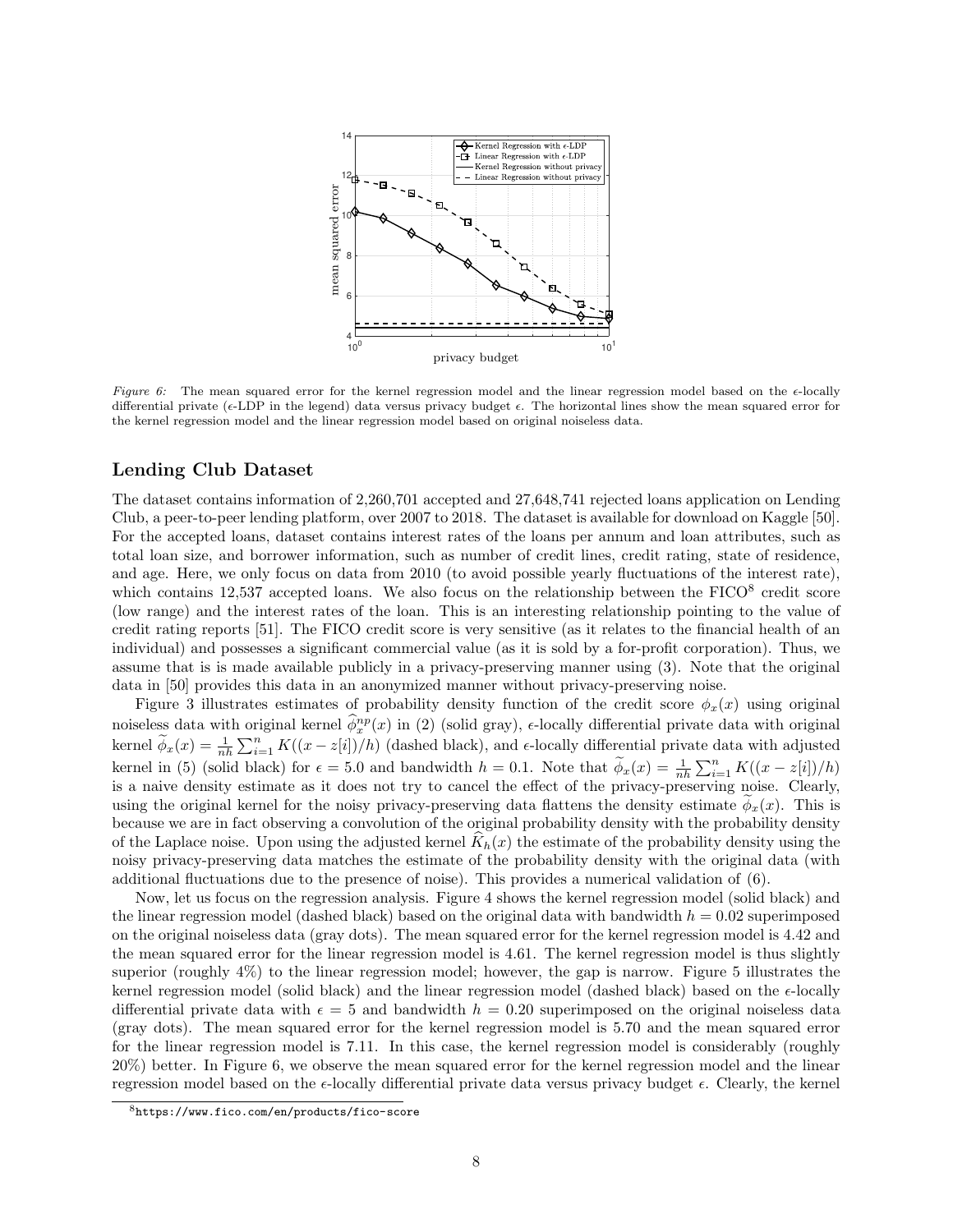

Figure 7: The kernel regression model (solid black) and the logistic regression model (dashed black) based on the original data with bandwidth  $h = 0.17$ . The logarithm of the likelihood for the kernel regression model is  $-0.49$  and the logarithm of the likelihood for the logistic regression model is −0.50.



Figure 8: The kernel regression model (solid black) and the logistic regression model (dashed black) based on the  $\epsilon$ -locally differential private data with  $\epsilon = 5.0$  bandwidth  $h = 2.98$ . The logarithm of the likelihood for the kernel regression model is −0.51 and the logarithm of the likelihood for the logistic regression model is −0.53.

regression model is consistently superior to the linear regression model. As  $\epsilon$  grows larger, the performance of the kernel regression model and the linear regression model based on the  $\epsilon$ -locally differential private data converge to the performance of the kernel regression model and the linear regression model based on original noiseless data. This intuitively makes sense as, by increasing the privacy budget, the magnitude of the privacy-preserving noise becomes smaller.

#### Adult Dataset

The dataset contains information of 32,561 individuals from the 1994 Census database. The dataset is available for download on UCI [52]. The dataset contains attributes, such as education, age, work type, gender, race, and a binary report whether the individual earns more than 50,000\$ per year. We also focus on the relationship between the education (in years) and the individual ability to earn more than 50,000\$ per year. The education is assumed to be made public in a privacy-preserving form following (3). This information can be considered private as it can be used in conjunction with other information to de-anonymize the dataset.

Figure 7 The kernel regression model (solid black) and the logistic regression model (dashed black) based on the original data with bandwidth  $h = 0.17$ . The logarithm of the likelihood for the kernel regression model is −0.49 and the logarithm of the likelihood for the logistic regression model is −0.50. The kernel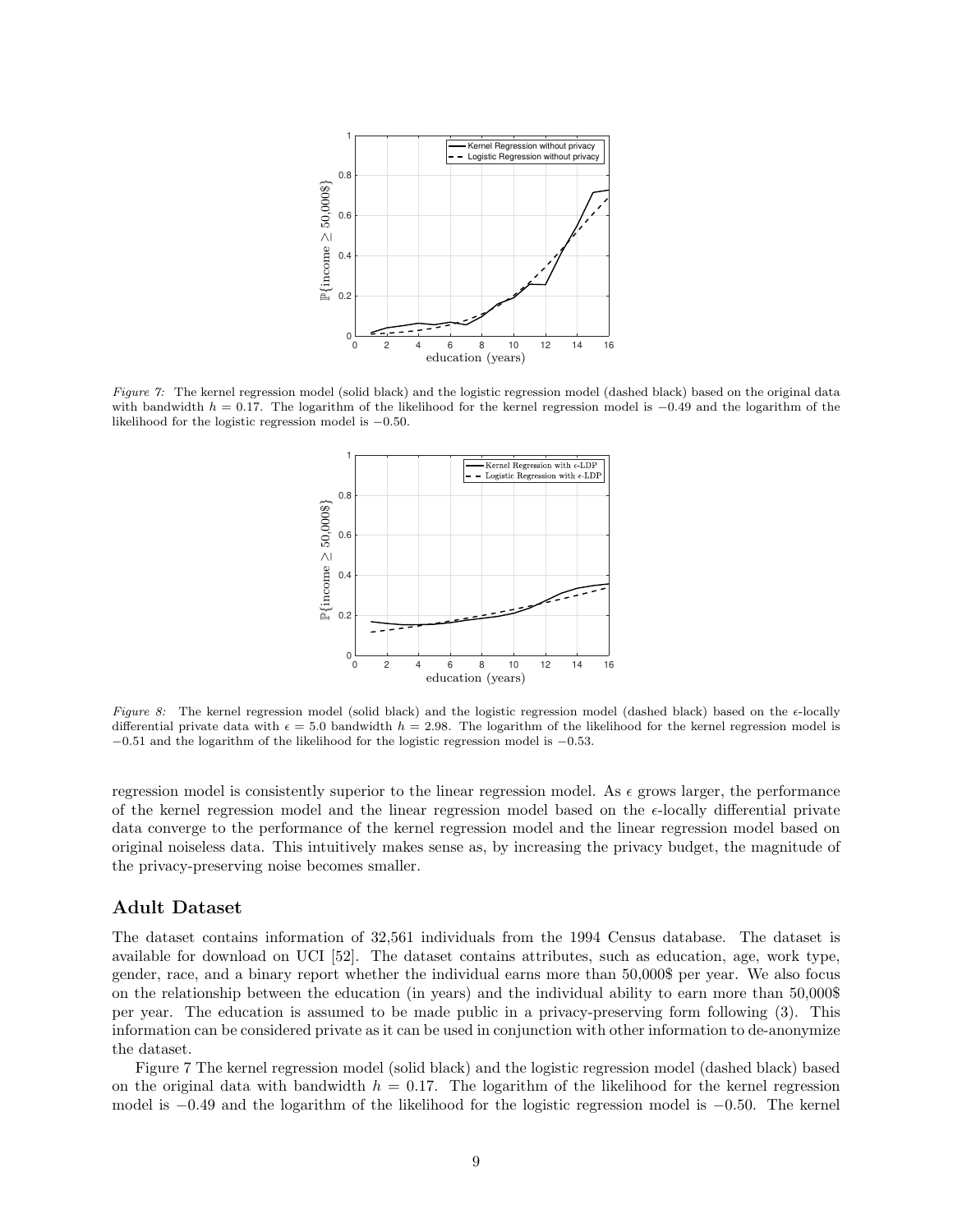

Figure 9: The logarithm of the likelihood for the kernel regression model and the logistic regression model based on the  $\epsilon$ -locally differential private data versus privacy budget  $\epsilon$ . The horizontal lines show the logarithm of the likelihood for the kernel regression model and the logistic regression model based on original noiseless data.

regression model is thus slightly superior (roughly 2%) to the logistic regression model; however, the gap is almost negligible. Figure 8 illustrates the kernel regression model (solid black) and the logistic regression model (dashed black) based on the  $\epsilon$ -locally differential private data with  $\epsilon = 5.0$  bandwidth  $h = 2.98$ . The logarithm of the likelihood for the kernel regression model is −0.51 and the logarithm of the likelihood for the logistic regression model is −0.53. In this case, the kernel regression model is slightly (roughly 4%) better. In Figure 9, we observe the logarithm of the likelihood for the kernel regression model and the logistic regression model based on the  $\epsilon$ -locally differential private data versus privacy budget  $\epsilon$ . The horizontal lines show the logarithm of the likelihood for the kernel regression model and the logistic regression model based on original noiseless data. Again, the kernel regression model is consistently superior to the logistic regression model. However, the effect is not as pronounced as the linear regression in the previous subsection. Finally, again, as  $\epsilon$  grows larger, the performance of the kernel regression model and the logistic regression model based on the  $\epsilon$ -locally differential private data converge to the performance of the kernel regression model and the linear regression model based on original noiseless data.

### Discussion

The density of privacy-preserving data is always flatter in comparison with the density function of the original data points due to convolution with privacy-preserving noise density function. This is certainly a cause for concern due to addition of differential-privacy noise in 2020 US Census. This unfortunate effect is always present irrespective of how many samples we gather because we observe the convolution of the original probability density with the probability density of the privacy-preserving noise. This can result in miss-estimation of the heavy-hitters that often play an important role in social sciences due to their ties to minority groups. We developed density estimation methods using smoothing kernels and used the framework of deconvoluting kernel density estimators to remove the effect of privacy-preserving noise. This can result in a superior performance both for estimating probability density functions and for kernel regression in comparison to popular regression techniques, such as linear and logistic regression models. In the case of estimating the probability density function, we could entirely remove the flatting effect of the privacy-preserving noise at the cost of additional fluctuations. The fluctuations however could be reduced by gathering more data.

## References

[1] C. J. Bennett and C. D. Raab, "Revisiting the governance of privacy: Contemporary policy instruments in global perspective," Regulation  $\mathcal B$  Governance, vol. 14, no. 3, pp. 447–464, 2020.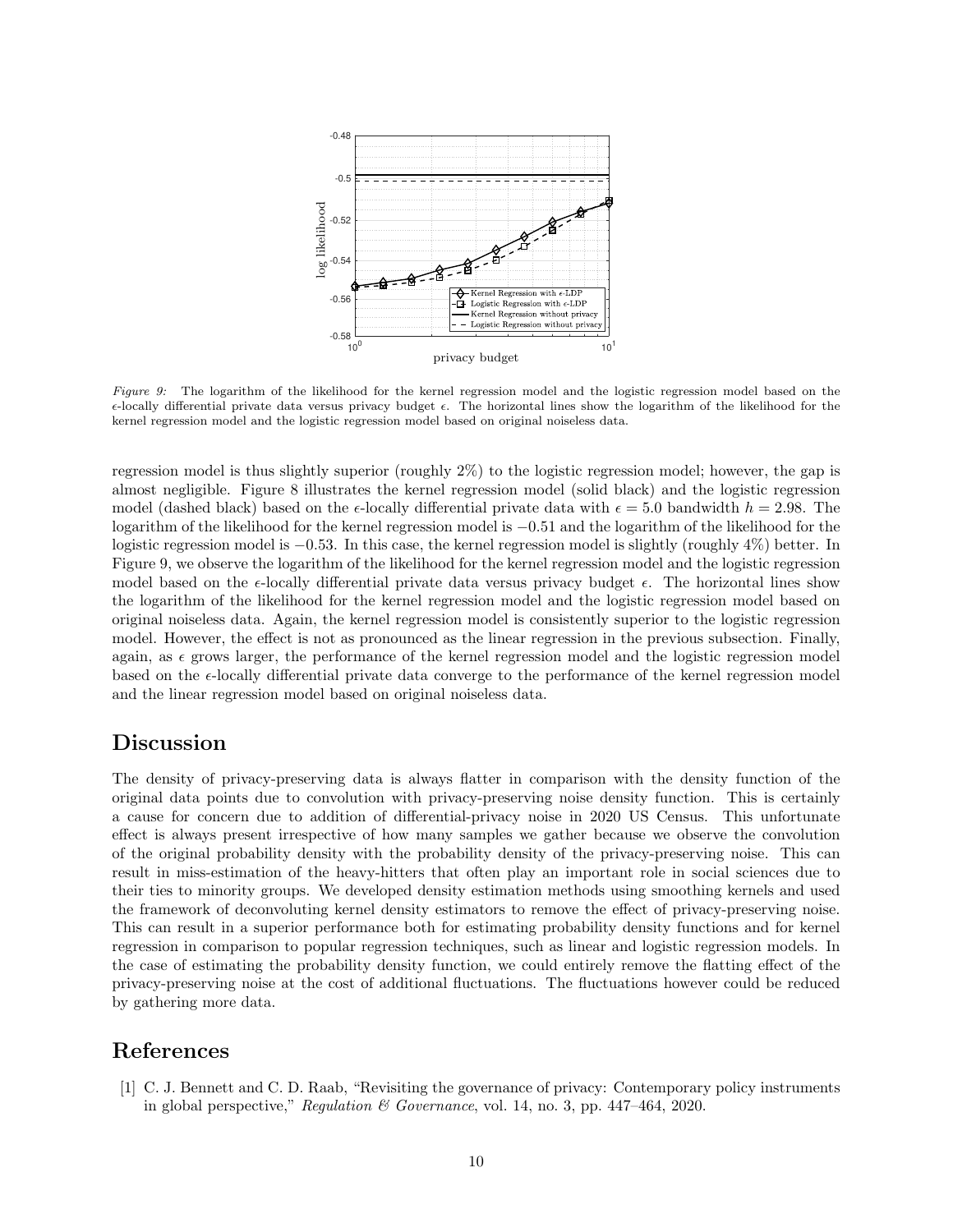- [2] C. Dwork, "Differential privacy: A survey of results," in Theory and Applications of Models of Computation (M. Agrawal, D. Du, Z. Duan, and A. Li, eds.), vol. 4978 of Lecture Notes in Computer Science, pp. 1–19, Springer Berlin Heidelberg, 2008.
- [3] C. Dwork, F. McSherry, K. Nissim, and A. Smith, "Calibrating noise to sensitivity in private data analysis," in Theory of Cryptography Conference, pp. 265–284, 2006.
- [4] J. M. Abowd, "The US Census Bureau adopts differential privacy," in Proceedings of the 24th ACM SIGKDD International Conference on Knowledge Discovery & Data Mining, pp. 2867–2867, 2018.
- [5] J. Mervis, "Researchers object to census privacy measure," Science, vol. 363, no. 6423, pp. 114–114, 2019.
- [6] R. Dewri, "Local differential perturbations: Location privacy under approximate knowledge attackers," IEEE Transactions on Mobile Computing, vol. 12, no. 12, pp. 2360–2372, 2013.
- [7] J. C. Duchi, M. I. Jordan, and M. J. Wainwright, "Local privacy and statistical minimax rates," in 2013 IEEE 54th Annual Symposium on Foundations of Computer Science, pp. 429–438, 2013.
- [8] P. Kairouz, S. Oh, and P. Viswanath, "Extremal mechanisms for local differential privacy," in Advances in Neural Information Processing Systems, pp. 2879–2887, 2014.
- [9] P. Liu, Y. Xu, Q. Jiang, Y. Tang, Y. Guo, L.-e. Wang, and X. Li, "Local differential privacy for social network publishing," Neurocomputing, vol. 391, pp. 273–279, 2020.
- [10] S. L. Warner, "Randomized response: A survey technique for eliminating evasive answer bias," Journal of the American Statistical Association, vol. 60, no. 309, pp. 63–69, 1965.
- [11] A. Y. Kuk, "Asking sensitive questions indirectly," Biometrika, vol. 77, no. 2, pp. 436–438, 1990.
- [12] G. Blair, K. Imai, and Y.-Y. Zhou, "Design and analysis of the randomized response technique," Journal of the American Statistical Association, vol. 110, no. 511, pp. 1304–1319, 2015.
- [13] R. F. Boruch, "Assuring confidentiality of responses in social research: A note on strategies," The American Sociologist, pp. 308–311, 1971.
- [14] J. A. Fox and P. E. Tracy, "Measuring associations with randomized response," Social Science Research, vol. 13, no. 2, pp. 188–197, 1984.
- [15] M. Kearns and A. Roth, The Ethical Algorithm: The Science of Socially Aware Algorithm Design. Oxford University Press, 2019.
- [16] M. Abadi, A. Chu, I. Goodfellow, H. B. McMahan, I. Mironov, K. Talwar, and L. Zhang, "Deep learning with differential privacy," in Proceedings of the 2016 ACM SIGSAC Conference on Computer and Communications Security, pp. 308–318, 2016.
- [17] A. Friedman and A. Schuster, "Data mining with differential privacy," in Proceedings of the 16th ACM SIGKDD international conference on Knowledge discovery and data mining, pp. 493–502, 2010.
- [18] G. Wezerek and D. V. Riper, "Changes to the census could make small towns disappear." The New York Times, https://www.nytimes.com/interactive/2020/02/06/opinion/censusalgorithm-privacy.html, Date Accessed: 27 August 2020.
- [19] J. Acharya, Z. Sun, and H. Zhang, "Hadamard response: Estimating distributions privately, efficiently, and with little communication," in The 22nd International Conference on Artificial Intelligence and Statistics, pp. 1120–1129, 2019.
- [20] R. Bassily and A. Smith, "Local, private, efficient protocols for succinct histograms," in Proceedings of the forty-seventh annual ACM symposium on Theory of computing, pp. 127–135, 2015.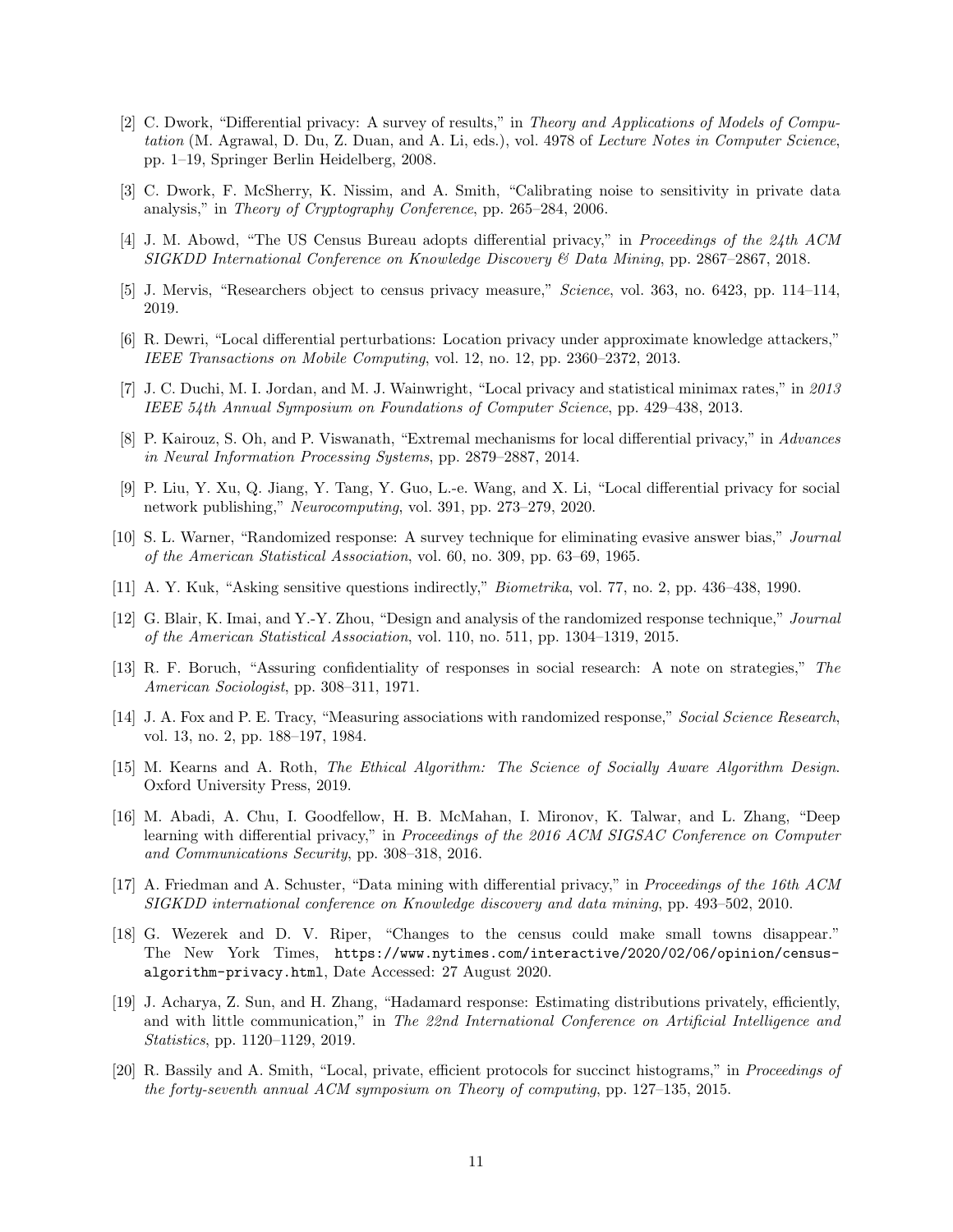- [21] U. Erlingsson, V. Pihur, and A. Korolova, "Rappor: Randomized aggregatable privacy-preserving ordi- ´ nal response," in Proceedings of the 2014 ACM SIGSAC Conference on Computer and Communications Security, pp. 1054–1067, 2014.
- [22] T. Wang, J. Blocki, N. Li, and S. Jha, "Locally differentially private protocols for frequency estimation," in 26th USENIX Security Symposium (USENIX Security 17), pp. 729–745, 2017.
- [23] M. Ye and A. Barg, "Optimal schemes for discrete distribution estimation under locally differential privacy," IEEE Transactions on Information Theory, vol. 64, no. 8, pp. 5662–5676, 2018.
- [24] F. McSherry and K. Talwar, "Mechanism design via differential privacy," in 48th Annual IEEE Symposium on Foundations of Computer Science (FOCS'07), pp. 94–103, IEEE, 2007.
- [25] Z. Li, T. Wang, M. Lopuhaa-Zwakenberg, N. Li, and B. Skoric, "Estimating numerical distributions under local differential privacy," in Proceedings of the 2020 ACM SIGMOD International Conference on Management of Data, pp. 621–635, 2020.
- [26] E. Parzen, "On estimation of a probability density function and mode," The Annals of Mathematical Statistics, vol. 33, no. 3, pp. 1065–1076, 1962.
- [27] M. Rosenblatt, "Remarks on some nonparametric estimates of a density function," The Annals of Mathematical Statistics, vol. 27, no. 3, pp. 832–837, 1956.
- [28] V. K. Murthy, "Nonparametric estimation of multivariate densities with applications," in Multivariate Analysis (P. R. Krishnaiah, ed.), pp. 43–58, New York: Academic, 1966.
- [29] D. O. Loftsgaarden and C. P. Quesenberry, "A nonparametric estimate of a multivariate density function," Annals of Mathematical Statistics, vol. 36, pp. 1049–1051, 06 1965.
- [30] A. Mokkadem, M. Pelletier, and Y. Slaoui, "The stochastic approximation method for the estimation of a multivariate probability density," Journal of Statistical Planning and Inference, vol. 139, no. 7, pp. 2459–2478, 2009.
- [31] Y. Slaoui, "Bias reduction in kernel density estimation," Journal of Nonparametric Statistics, vol. 30, no. 2, pp. 505–522, 2018.
- [32] Y. Slaoui, "Data-driven deconvolution recursive kernel density estimators defined by stochastic approximation method," Sankhya A, pp. 1–41, 2019.
- [33] R. J. Carroll and P. Hall, "Optimal rates of convergence for deconvolving a density," Journal of the American Statistical Association, vol. 83, no. 404, pp. 1184–1186, 1988.
- [34] L. A. Stefanski and R. J. Carroll, "Deconvolving kernel density estimators," Statistics, vol. 21, no. 2, pp. 169–184, 1990.
- [35] M. H. Neumann and O. Hössjer, "On the effect of estimating the error density in nonparametric deconvolution," Journal of Nonparametric Statistics, vol. 7, no. 4, pp. 307–330, 1997.
- [36] A. Delaigle, P. Hall, A. Meister, et al., "On deconvolution with repeated measurements," The Annals of Statistics, vol. 36, no. 2, pp. 665–685, 2008.
- [37] C. Dwork and A. Roth, "The algorithmic foundations of differential privacy," Foundations and Trends in Theoretical Computer Science, vol. 9, no. 3-4, pp. 211–407, 2014.
- [38] A. Delaigle and A. Meister, "Nonparametric regression estimation in the heteroscedastic errors-invariables problem," Journal of the American Statistical Association, vol. 102, no. 480, pp. 1416–1426, 2007.
- [39] D. Ioannides and P. Alevizos, "Nonparametric regression with errors in variables and applications," *Statistics & Probability Letters, vol.* 32, no. 1, pp. 35–43, 1997.